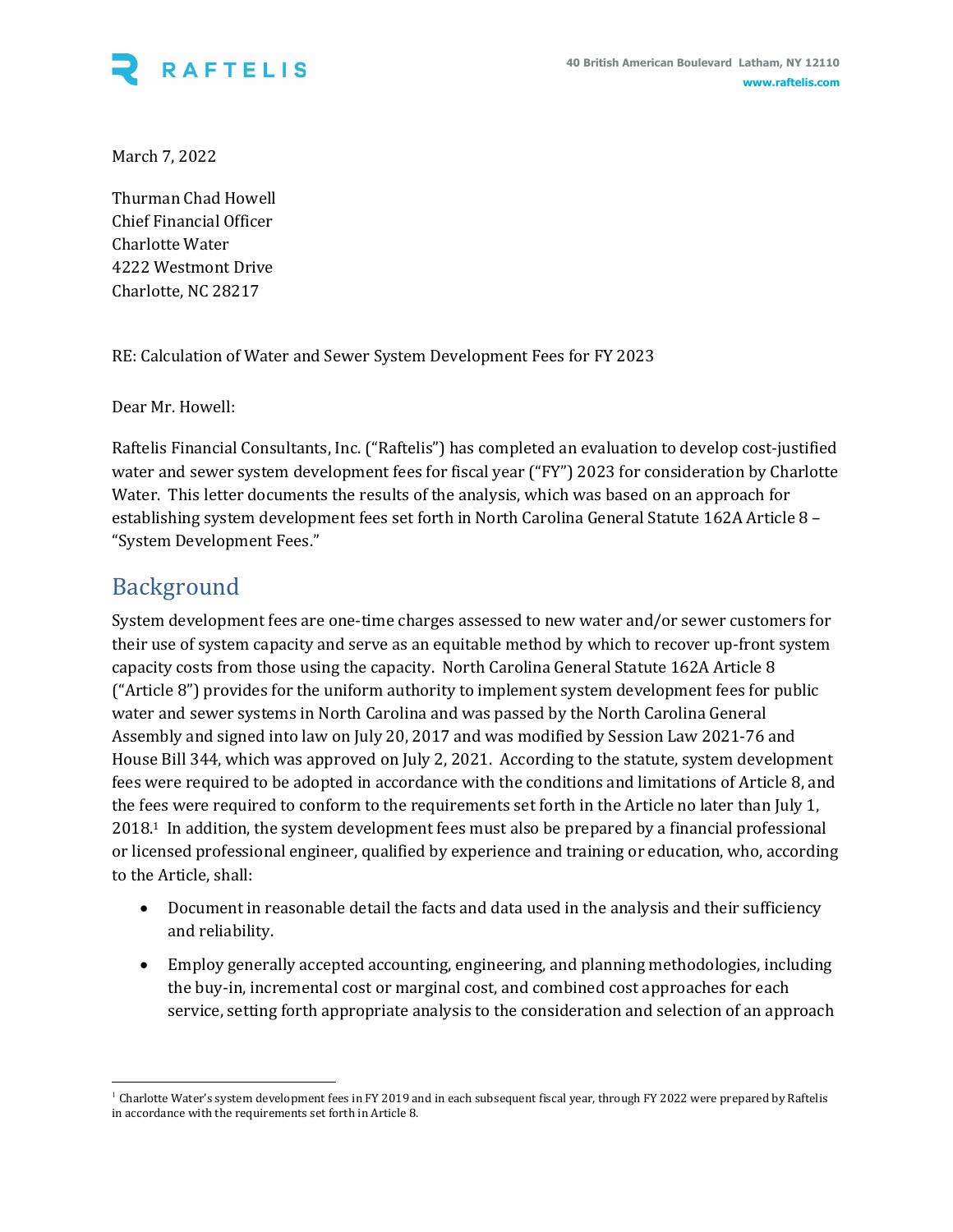appropriate to the circumstances and adapted as necessary to satisfy all requirements of the Article.

- Employs generally accepted accounting, engineering, and planning methodologies, including the buy-in, incremental cost or marginal cost, and combined methods for each service, setting forth appropriate analysis as to the consideration and selection of a method appropriate to the circumstances and adapted as necessary to satisfy all requirements of Article 8.
- Document and demonstrate the reliable application of the methodologies to the facts and data, including all reasoning, analysis, and interim calculations underlying each identifiable component of the system development fee and the aggregate thereof.
- Identify all assumptions and limiting conditions affecting the analysis and demonstrate that they do not materially undermine the reliability of conclusions reached.
- Calculate a final system development fee per service unit of new development and include an equivalency or conversion table for use in determining the fees applicable for various categories of demand.
- Consider a planning horizon of not less than five years, nor more than 20 years.
- Uses the gallons per day per service unit that the local government unit applies to its water or sewer system engineering for planning purposes for water or sewer, as appropriate, in calculating the system development fee.

This letter report documents the results of the calculation of water and sewer system development fees for FY 2023 in accordance with these requirements. In general, system development fees are calculated based on (1) a cost analysis of the existing or planned infrastructure that is in place, or will be constructed, to serve new capacity demands, and (2) the existing or additional capacity associated with these assets. Article 8 is relatively explicit in the identification of infrastructure assets that may be included as part of the system development fee calculation, as the Article defines allowable assets to include the following types, as provided in Section 201:

"A water supply, treatment, storage, or distribution facility, or a wastewater collection, treatment, or disposal facility providing a general benefit to the area that facility serves and is owned or operated, or to be owned or operated, by a local governmental unit. This shall include facilities for the reuse or reclamation of water and any land associated with the facility."

Therefore, the method used to calculate system development fees for Charlotte Water included system facility assets that satisfied this definition.

Article 8 references three methodologies that could be used to calculate system development fees. These include the buy-in method, the incremental cost method, and the combined cost method. A description of each of these methods is included in the following paragraphs: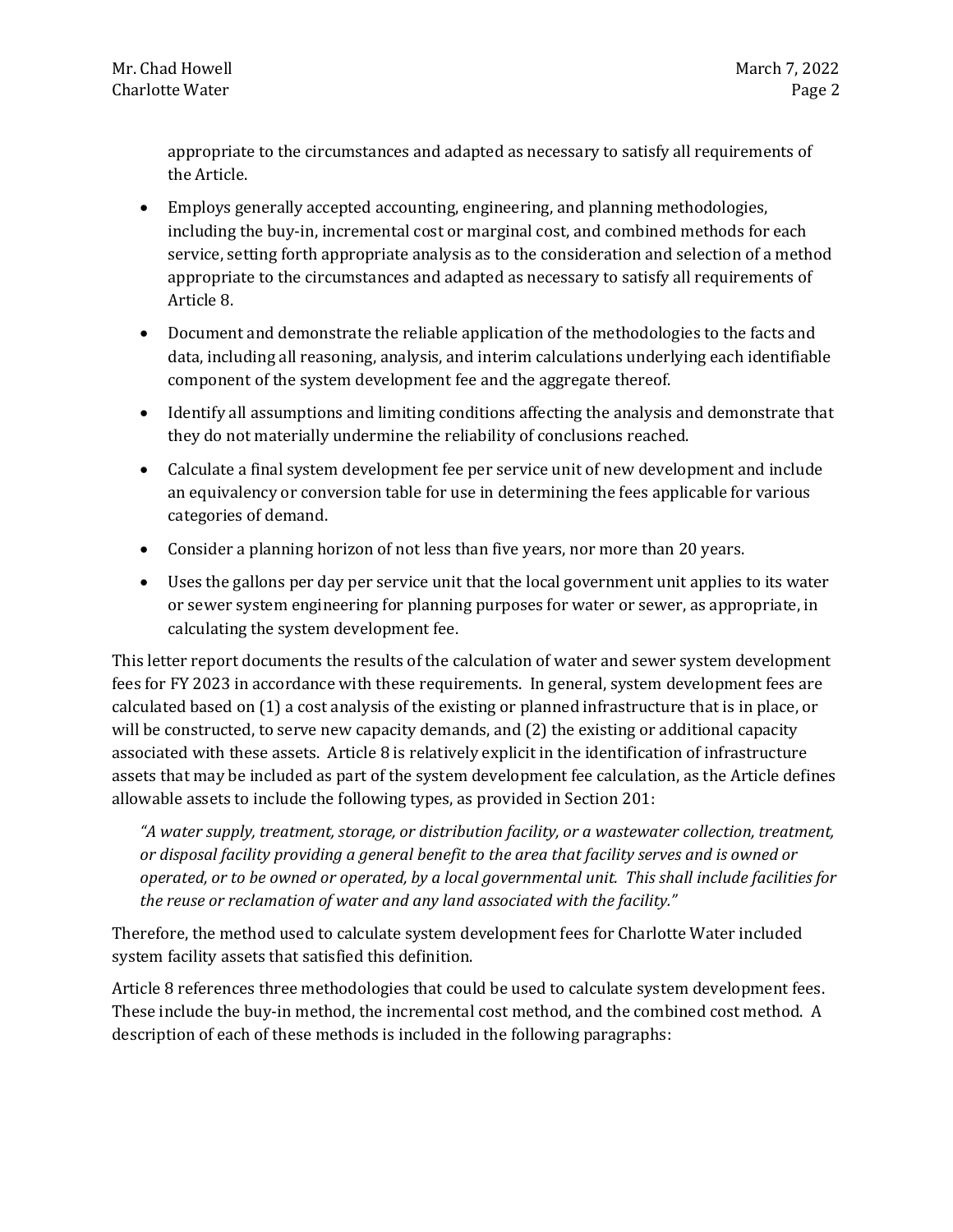### Capacity Buy-In Method:

Under the Capacity Buy-In Method, a system development fee is calculated based on the proportional cost of each user's share of existing system capacity. This approach is typically used when existing facilities can provide adequate capacity to accommodate future growth. The cost of capacity is derived by dividing the estimated value of existing facilities by the current capacity provided by existing facilities. Adjustments to the value of existing facilities are made for developer contributed assets, grant funds, and outstanding debt.

### Incremental Cost Method:

Under the Incremental Cost (or Marginal Cost) Method, a system development fee is calculated based on a new customer's proportional share of the incremental future cost of system capacity. This approach is typically used when existing facilities have limited or no capacity to accommodate future growth. The cost of capacity is calculated by dividing the total cost of growth-related capital investments by the additional capacity provided as a result of the investments.

### Combined Method:

Under the Combined Method, a system development fee is calculated based on the blended value of both the existing and expanded system capacity. As such, it is a combination of the Capacity Buy-In and Incremental Cost methods. This method is typically used when existing facilities provide adequate capacity to accommodate a portion of the capacity needs of new customers, but where significant investment in new facilities to address a portion of the capacity needs of future growth is also anticipated, or where some capacity is available in parts of the existing system, but incremental capacity will be needed for other parts of the system to serve new customers at some point in the future.

The Capacity Buy-In method was used to calculate the water and sewer system development fees for Charlotte Water, since in general, Charlotte Water's existing water and sewer treatment facilities have adequate capacity to accommodate anticipated future growth over the near term. The following steps were completed to calculate the fees under the Capacity Buy-In Method:

- 1. The replacement value of existing system facilities was calculated, and adjustments were made to derive a net replacement value estimate in accordance with Article 8. Adjustments to the calculated replacement value included deducting accumulated depreciation, developer contributions, and a portion of outstanding debt.
- 2. The unit cost of system capacity was estimated by dividing the net replacement value of existing system facilities by the current capacity of the system.
- 3. The amount of capacity assumed to be demanded by one service unit of new development was identified. One equivalent residential unit ("ERU") was defined as the smallest service unit of new development.
- 4. The system development fee for one service unit of development was calculated by multiplying the cost per unit of system capacity by the capacity associated with one ERU, as defined below.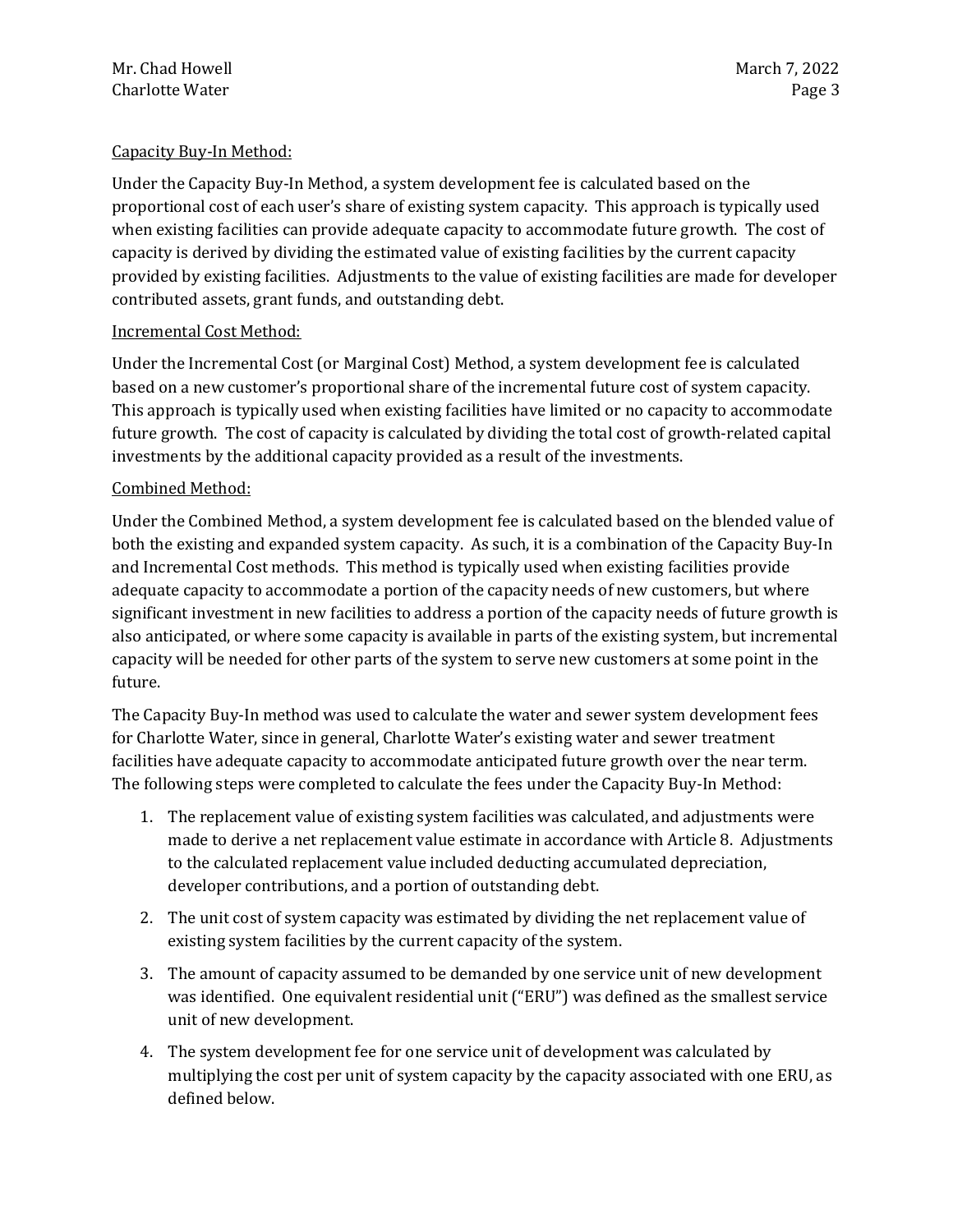5. The calculated system development fee for one ERU was scaled for different categories of demand. Meter capacity ratios were used to scale system development fees from a base meter size, or the smallest unit of new development (one ERU), to different categories of demand, as defined by the different customer meter sizes.

# System Development Fee Calculation

### Step 1 – Estimate the Replacement Value of System Facilities and Apply Adjustments

A listing of fixed assets provided by Charlotte Water, as of June 30, 2021 was reviewed and each individual asset was categorized into one of the categories shown in Table 1. General assets, such as those related to administrative buildings, certain rolling stock, and certain equipment items were not directly attributable to either the water or sewer system. As a result, these assets were categorized as "Other – General."

| <b>Water System</b>  | <b>Sewer System</b>  |
|----------------------|----------------------|
| Right-of-Way         | Right-of-Way         |
| Land                 | Land                 |
| Source of Supply     | Collection           |
| Treatment            | Conveyance           |
| <b>Pump Stations</b> | <b>Pump Stations</b> |
| Transmission         | Treatment            |
| Distribution         | Other - Sewer        |
| Storage              |                      |
| Other - Water        |                      |
| Other - General      |                      |

### Table 1. Fixed Asset Categories by System

Note: Assets not directly attributable to either the water or sewer system were categorized as "Other – General".

Assets in categories identified as "Other - Water", "Other - Sewer", and "Other - General" were excluded from the calculation of system value as these assets were not specifically identified as allowable under Article 8. Excluded assets included those relating to administrative and other miscellaneous buildings, rolling stock, and various types of equipment.

Next, the replacement values of existing assets in allowable categories were estimated. Each asset's original cost, as contained in the fixed asset listing provided by Charlotte Water, was escalated to current year (2022) dollars based on the year the asset was purchased and the corresponding escalation factor for that year. Escalation factors for each year were developed using the Engineering News Record's Construction Cost Index ("ENR CCI"), which provides an annual index value representing the relative change in construction costs for each year from 1908 to 2022. Using the ENR's CCI to estimate an asset's current replacement cost is an industry accepted method by which to value system facilities.

The replacement costs of the assets were adjusted by their indexed accumulated depreciation to derive the replacement cost new less accumulated depreciation ("RCNLD") amounts. The estimated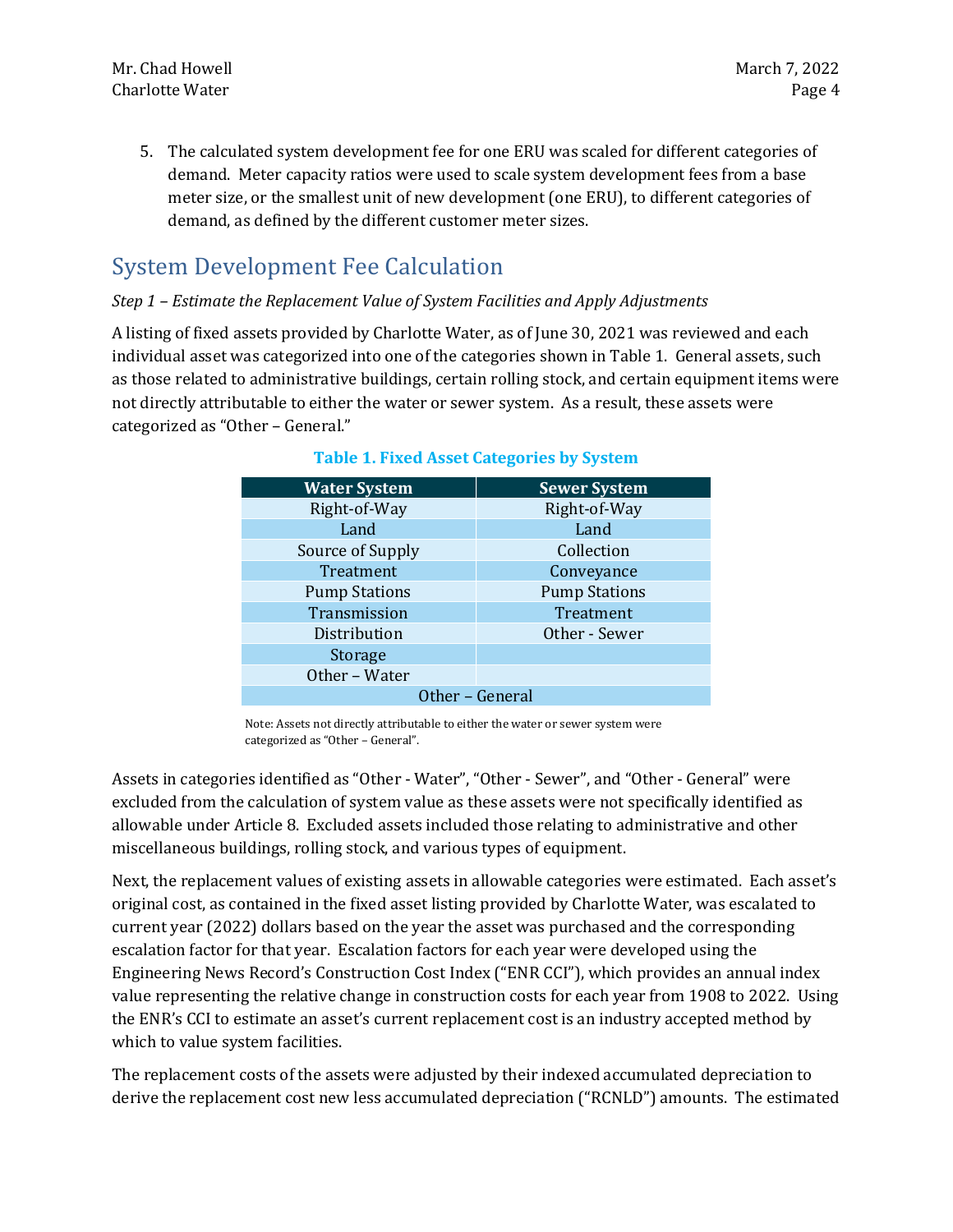RCNLD values for water and sewer system assets allowable under Article 8 are summarized in Tables 2 and 3, respectively.

| <b>Table 2. Water System Value (RCNLD)</b> |                    |  |
|--------------------------------------------|--------------------|--|
| <b>Description</b>                         | <b>RCNLD Value</b> |  |
| Right-of-Way                               | \$13,756,441       |  |
| Land                                       | 47,368,149         |  |
| Source of Supply                           | 88,718,404         |  |
| Treatment                                  | 230,966,233        |  |
| <b>Pump Stations</b>                       | 56,406,316         |  |
| Transmission                               | 496,056,789        |  |
| Distribution                               | 988,100,458        |  |
| Storage                                    | 24,880,980         |  |
| Total                                      | \$1,946,253,770    |  |

| <b>Table 3. Sewer System Value (RCNLD)</b> |               |  |
|--------------------------------------------|---------------|--|
| <b>RCNLD Value</b><br><b>Description</b>   |               |  |
| Right-of-Way                               | \$47,425,924  |  |
| Land                                       | 34,602,567    |  |
| Collection                                 | 1,502,296,746 |  |
| Conveyance                                 | 847,139,961   |  |
| <b>Pump Stations</b>                       | 214,962,231   |  |
| Treatment                                  | 848,844,906   |  |
| \$3,495,272,334<br>Total                   |               |  |

As shown in Table 2, the RCNLD value of the water system was estimated to be approximately \$1.9 billion, and, as shown in Table 3, the RCNLD value of the sewer system was estimated to be approximately \$3.5 billion. Several additional adjustments were made to the estimated water and sewer system RCNLD values in accordance with Article 8, which included adjustments for developer contributed assets, and a portion of outstanding debt, as described below.

### Developer Contributed Assets:

The listing of fixed assets was reviewed to identify assets that were contributed, or paid for, by developers. Charlotte Water tracks assets that were contributed by developers and identifies them in the fixed asset register as such. These assets were subtracted from the RCNLD value, as these assets do not represent an investment in system capacity by Charlotte Water. The total RCNLD value of contributed water and sewer system assets was estimated to be approximately \$584 million and \$947 million, respectively.

### Debt Credit:

Article 8 specifies that the buy-in calculation should be determined using generally accepted methods, including the consideration of debt credits and other generally accepted valuation adjustments. Article 8 also states that in applying the incremental cost or the combined cost methods to calculate a system development fee, the analysis must include a credit against the projected aggregate cost of capital improvements and that in no case shall the credit be less than 25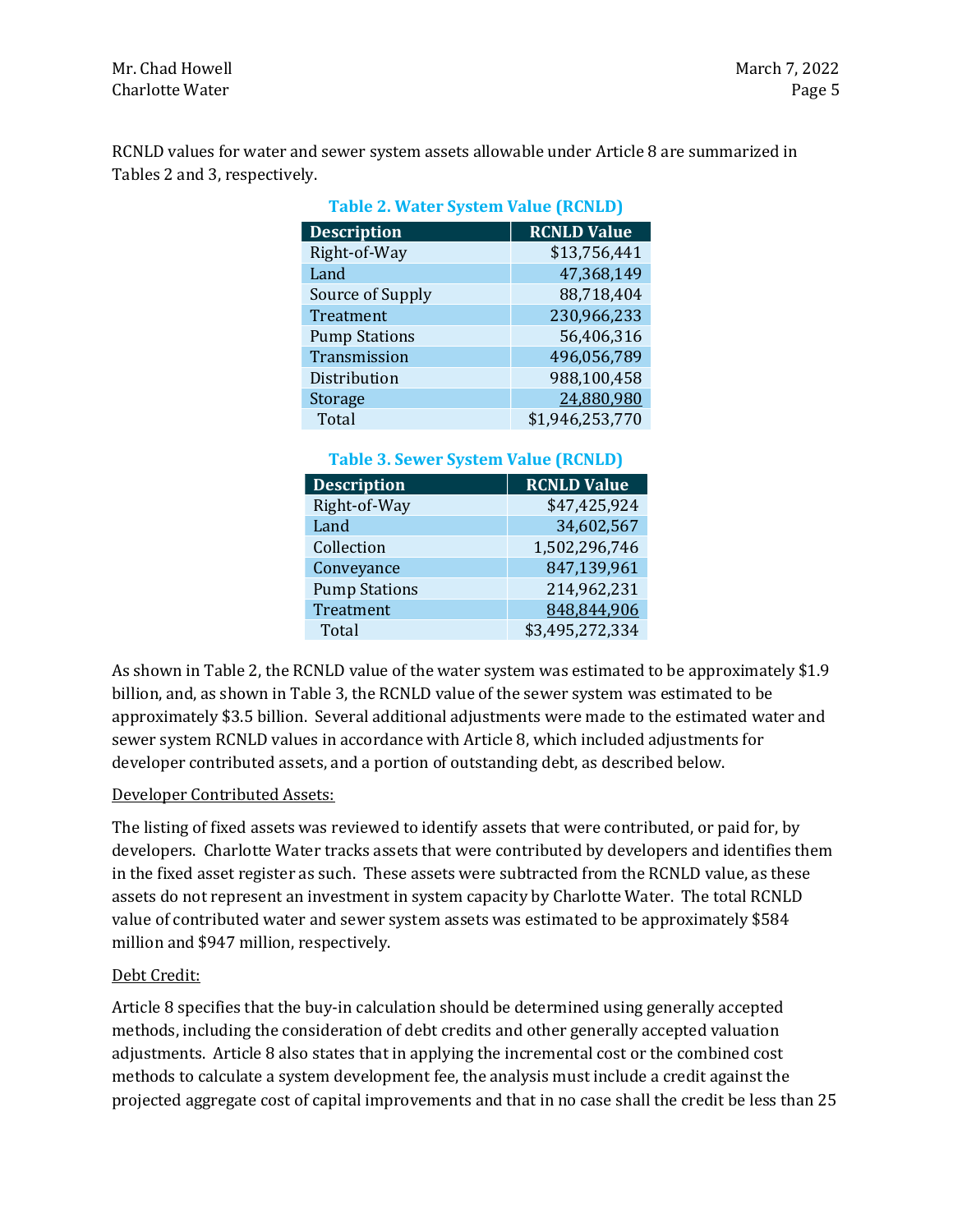percent of the aggregate cost of capital improvements. In calculating the system development fees for Charlotte Water, a debt credit was included in the calculation as described below. Note that while the system development fee methodology used for Charlotte Water is neither the incremental cost or the combined cost methods, rather the buy-in method was used, debt credits of at least 25 percent of the individual net RCNLD values of the water system and the sewer system were incorporated into the fee calculation.

The debt credit was applied to reflect that a portion of the outstanding debt associated with system facilities will be repaid with water and sewer user charges and a portion will be repaid with system development fee revenues. An adjustment was made to prevent recovering the cost of the assets twice, once when assessing system development fees to new customers, and then again when these customers pay user charges.

The amount of the credit was calculated by first identifying the amount of existing outstanding debt attributable to both the water and sewer systems that funded qualifying facilities. Then, the amount of existing outstanding debt anticipated to be funded with system development fee revenues and the portion anticipated to be funded with water and sewer user charges was estimated. The portion of outstanding debt anticipated to be funded with water and sewer user charges was then credited in the system development fee calculation.

The debt used to finance qualifying assets was comprised of General Obligation Bonds, Revenue Bonds, Revenue Bond Anticipation Notes, Federal Revolving Loans, and State Revolving Loans. The total outstanding debt used to fund qualifying assets was approximately \$1.4 billion as of June 30, 2021 according to the City of Charlotte's FY 2021 Comprehensive Annual Financial Report, which included audited financial information for Charlotte Water. The total amount of outstanding debt was allocated between the water and sewer systems in proportion to the net book value (original cost, less accumulated depreciation) of each system, excluding developer contributed assets and non-infrastructure assets, such as administrative buildings, rolling stock, and equipment. The net book value of assets was used to reflect the actual cost incurred to acquire the asset and to exclude assets that are fully depreciated, as the debt used to finance these assets has been repaid and is no longer outstanding. A summary of the outstanding debt allocation is provided in Table 4.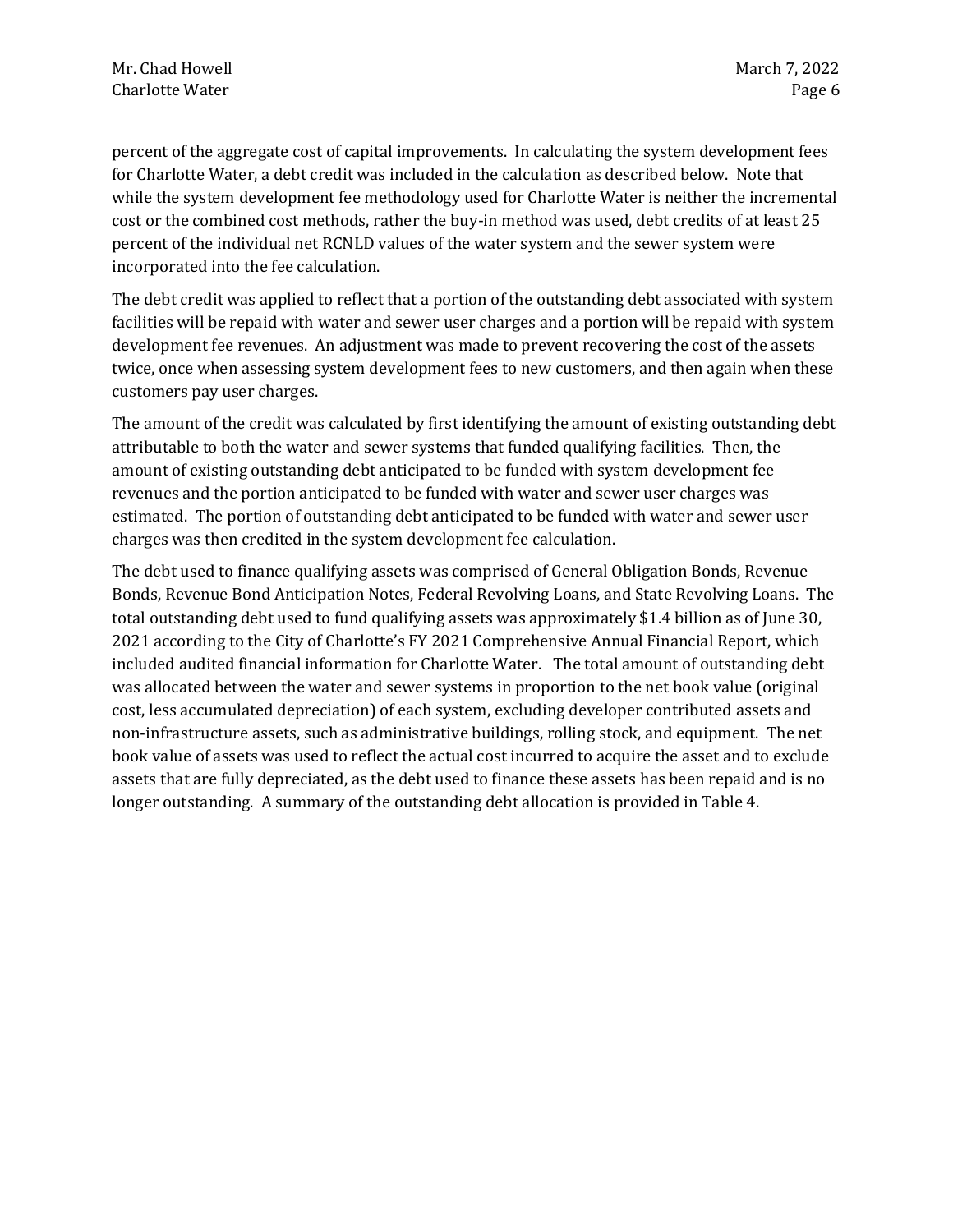| <b>Description</b>                             | <b>Amount</b>   |
|------------------------------------------------|-----------------|
| <b>Total Outstanding Debt</b>                  | \$1,443,095,000 |
|                                                |                 |
| <b>Water System NBV</b>                        | \$917,473,884   |
| <b>Sewer System NBV</b>                        | 1,803,743,305   |
| Total                                          | \$2,721,217,189 |
|                                                |                 |
| Water System NBV (%)                           | 33.7%           |
| Sewer System NBV (%)                           | 66.3%           |
| Total                                          | 100.0%          |
|                                                |                 |
| Estimated Water System Outstanding Debt        | \$486,547,704   |
| <b>Estimated Sewer System Outstanding Debt</b> | 956,547,296     |
| <b>Total Outstanding Debt</b>                  | \$1,443,095,000 |

#### Table 4. Allocation of Outstanding Debt to the Water and Sewer Systems

The historical annual system development fee revenues collected by Charlotte Water over a fiveyear period from FY 2016 through FY 2020 were compared to the historical annual debt principal payments made by Charlotte Water over the same time-period. This information was obtained from past Comprehensive Annual Financial Reports for the City of Charlotte. The system development fee revenues collected over this time-period were estimated to have been used to make principal payments on outstanding debt. Any principal payments made over this time-period in excess of the amount of system development fee revenues collected were estimated to have been funded with water and sewer user charges.

Based on this approach, it was estimated that water system development fee revenues from FY 2016 to FY 2020 were sufficient to pay for 41.1 percent of the principal payments on outstanding water system debt. The remaining portion, approximately 58.9 percent, was estimated to have been funded with water user charges. Therefore, the revenue credit for the outstanding debt of the water system was calculated to be approximately \$287 million (58.9%  $\times$  \$486,547,704).

However, a debt credit of \$287 million would not meet the requirement of Article 8 (under the incremental method or combined method) for the credit to be no less than 25 percent of the water system's aggregate cost of capital improvements. In this case, the water system's debt credit in comparison to the RCNLD value was calculated to be roughly 21 percent (\$287 million  $\div$  \$1,363 million = 21 percent). Therefore, the debt credit was adjusted upward by roughly \$53.8 million so that the debt credit would be equal to 25 percent of the water system's net RCNLD value ([\$287 million +  $$53.8$  million]  $\div$  \$1,363 million = 25 percent).<sup>2</sup>

For sewer, it was estimated that sewer system development fee revenues from FY 2016 to FY 2020 were sufficient to pay for 24.5 percent of the principal payments on outstanding sewer system debt. The remaining portion, approximately 75.5 percent, was estimated to have been funded with sewer user charges. Therefore, the revenue credit for outstanding debt of the sewer system was calculated to be approximately \$722 million (75.5% × \$956,547,296). A debt credit of

<sup>&</sup>lt;sup>2</sup> Note that Article 8 does not require Charlotte Water to apply a debt credit of no less than 25 percent of the aggregate cost of the capital improvements when using the buy-in method. However, for conservativeness Charlotte Water instructed Raftelis to apply a minimum credit of 25 percent to the system development fee calculations.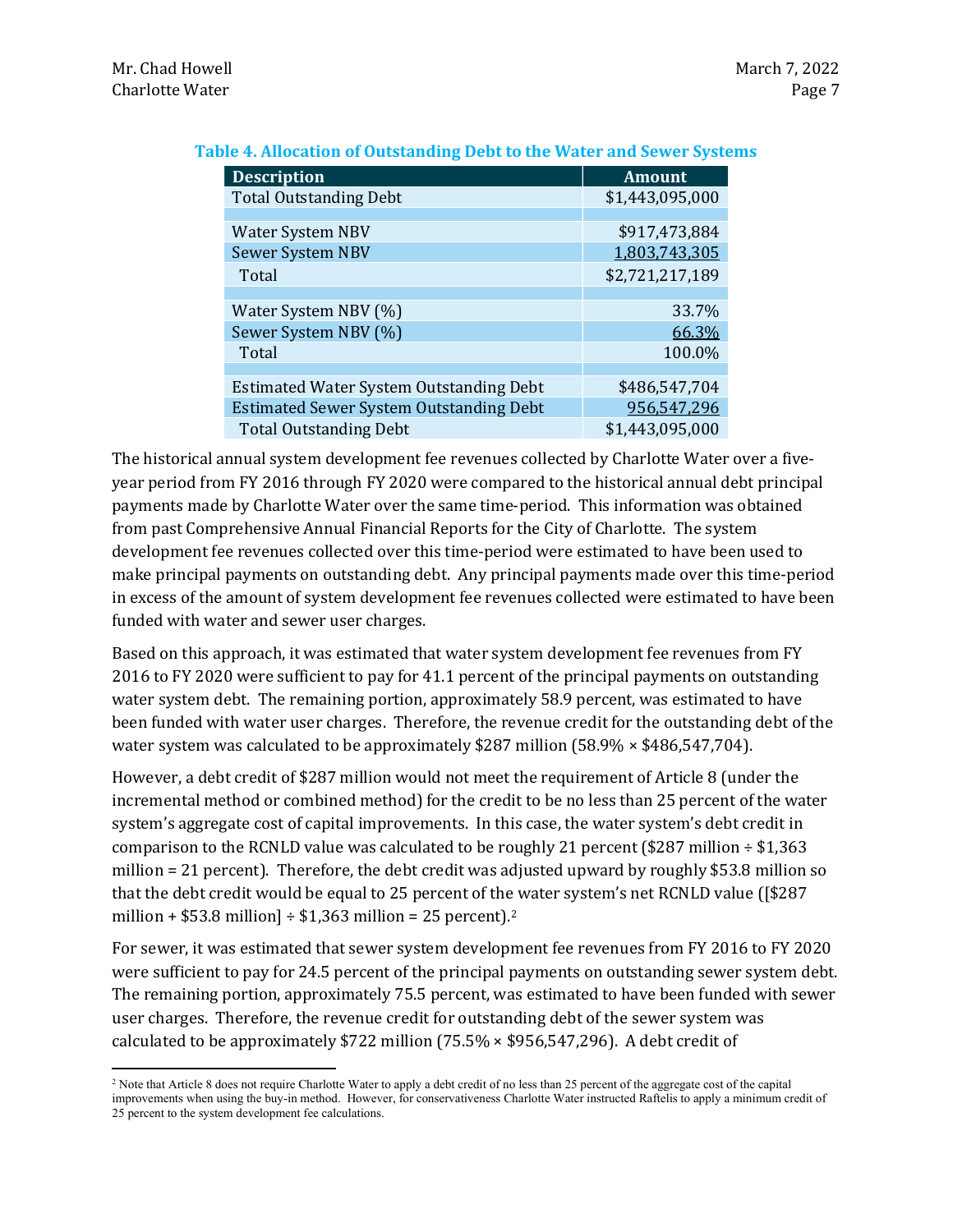approximately \$722 million is equal to 28.4 percent of the sewer system's net RCNLD value (\$722 million  $\div$  \$2,548 million = 28.4 percent); therefore, the debt credit for sewer exceeds the minimum requirement of Article 8 (under the incremental method or combined method) for a debt credit and no further adjustment to this debt credit was needed.

The resulting adjustments to the water and sewer RCNLD values for developer contributions and a portion of outstanding debt are shown in Table 5.

| Description                        | Amount          |  |
|------------------------------------|-----------------|--|
| <b>Water System:</b>               |                 |  |
| <b>System Facilities RCNLD</b>     | \$1,946,253,770 |  |
| Less: Developer Contributed Assets | -583,701,756    |  |
| Less: Credit for Outstanding Debt  | -286,794,139    |  |
| Less: Adj to Meet Min Debt Credit  | $-53,843,865$   |  |
| Net System Value (RCNLD)           | \$1,021,914,010 |  |
|                                    |                 |  |
| <b>Sewer System:</b>               |                 |  |
| <b>System Facilities RCNLD</b>     | \$3,495,272,334 |  |
| Less: Developer Contributed Assets | -947,376,172    |  |
| Less: Credit for Outstanding Debt  | $-722,418,818$  |  |
| Net System Value (RCNLD)           | \$1,825,477,344 |  |

# Table 5. Calculation of Net Water and Sewer System Value

## Step 2 – Calculate the Unit Cost of System Capacity

The cost per unit of system capacity was calculated by dividing the adjusted RCNLD values (derived in Step 1) by the water and sewer system capacities. The combined treatment capacity of the water system (including the Dukes, Franklin, and Vest WTP's) is currently 242 million gallons per day ("MGD"). Therefore, the cost per unit of system capacity for the water system was calculated to be \$4.22 per gallon, per day (\$1,021,914,010 ÷ 242.0 MGD).

The wastewater treatment capacity of the sewer system is 123 MGD, based on the known individual treatment capacities of Charlotte Water's five wastewater treatment plants (Irwin Creek, Mallard Creek, McAlpine Creek, McDowell Creek, and Sugar Creek). Therefore, the cost per unit of system capacity for the sewer system was calculated to be \$14.84 per gallon, per day (\$1,825,477,344 ÷ 123.0 MGD).

## Step 3 – Estimate the Amount of Capacity Per Service Unit of New Development

Section 205 of Article 8 states that the system development fee calculation shall "…use the gallons per day per service unit that the local governmental unit applies to its water or sewer system engineering for planning purposes for water or sewer, as appropriate, in calculating the system development fee." Therefore, for the water system, one ERU of peak day capacity for the water system was defined to be 269 gallons per day ("GPD"). This amount was estimated based on information contained in Charlotte Water's Water Distribution System Master Plan. 3 The Master

<sup>3</sup> Water Distribution System Master Plan - Demand Projections Technical Memorandum, Black & Veatch, March 21, 2016.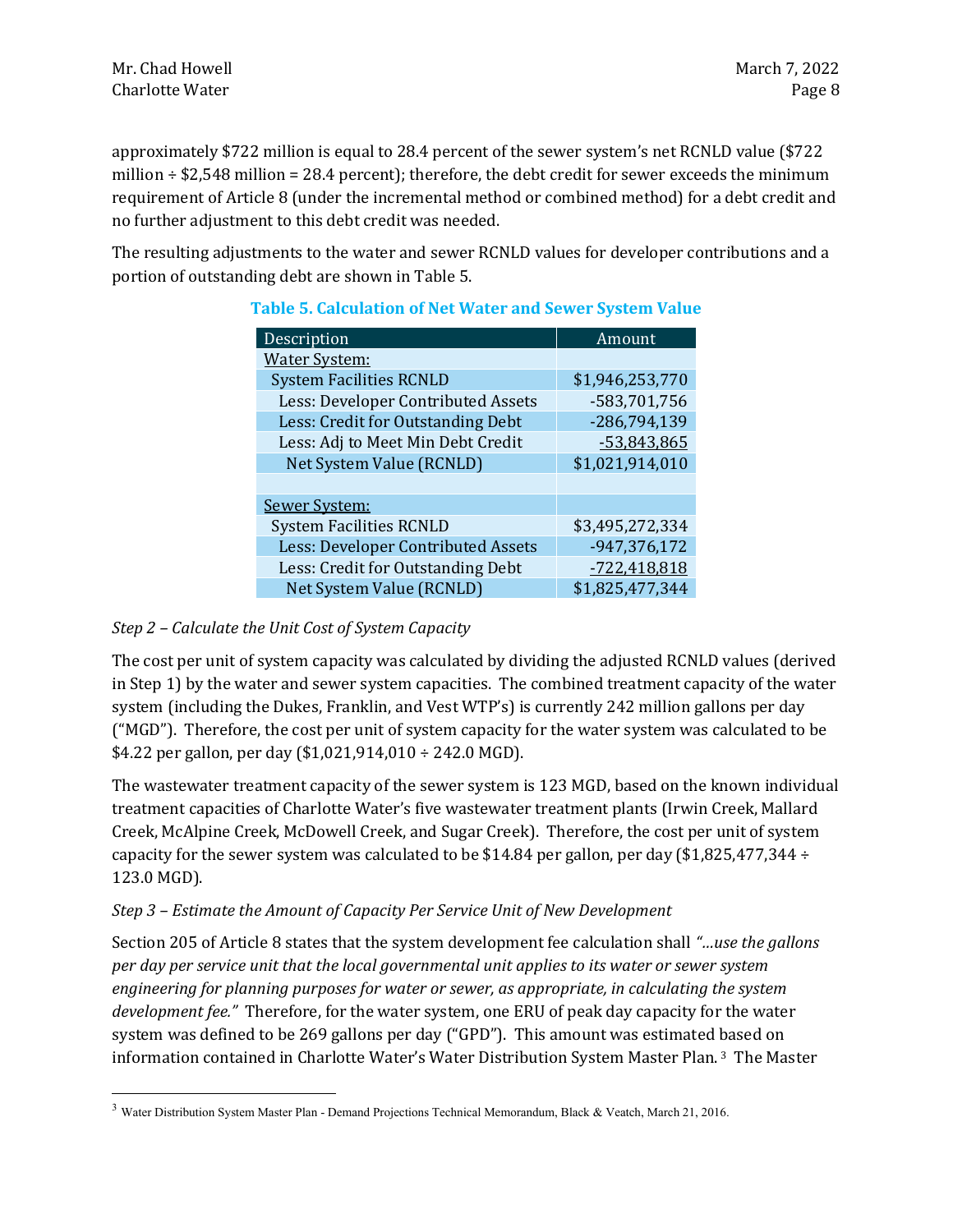Plan documented that the average consumption per account per day for single family residential customers from 2008 to 2014 was estimated to be 188 GPD. The Master Plan also documented that on average, from 2007 to 2014, the system's maximum day level of demand was 1.43 times its average day demand. Therefore, the peak day capacity requirement associated with one service unit of new residential development was estimated to be 269 GPD based on the following calculation:

Residential average day consumption per account of 188 GPD

- × System peak day factor of 1.43
- = Maximum-day capacity for single-family residential of 269 GPD

For the sewer system, one ERU of capacity demand was defined as 250 GPD. According to Charlotte Water, this amount represents the amount of capacity relied upon for internal planning and design purposes and that is anticipated to be demanded by one dwelling unit. This capacity amount is specified in Charlotte Water's current design manual.<sup>4</sup>

### Step 4 – Calculate the System Development Fee for One ERU

The system development fee for one ERU was calculated by multiplying the unit cost of capacity from Step 2 by the capacity demanded by one ERU from Step 3. The calculations are provided in Table 6.

| <b>Description</b>                            | Amount          |
|-----------------------------------------------|-----------------|
| Water System:                                 |                 |
| Net System Value                              | \$1,021,914,010 |
| <b>System Capacity (MGD)</b>                  | 242.0           |
| Unit Cost of Capacity (\$ / gallon per day)   | \$4.22          |
|                                               |                 |
| Capacity Required for 1 ERU (gallons per day) | 269.0           |
| System Development Fee per ERU                | \$1,136         |
|                                               |                 |
| Sewer System:                                 |                 |
| Net System Value                              | \$1,825,477,344 |
| <b>System Capacity (MGD)</b>                  | 123.0           |
| Unit Cost of Capacity (\$ / gallon, per day)  | \$14.84         |
|                                               |                 |
| Capacity Required for 1 ERU (gallons per day) | 250.0           |
| System Development Fee per ERU                | \$3,710         |

#### Table 6. Calculation of Water and Sewer System Development Fees for One ERU

#### Step 5 – Scale the System Development Fees for Various Categories of Demand

The system development fees for various categories of demand were scaled using water meter capacity ratios. The scaling factors were based on rated meter capacities for each meter size, as

<sup>4</sup> Chapter 4. Design of Sanitary Sewers, Water and Sewer Policies, Procedures, Standards and Specifications, Charlotte-Mecklenburg Utility Department, July 1995.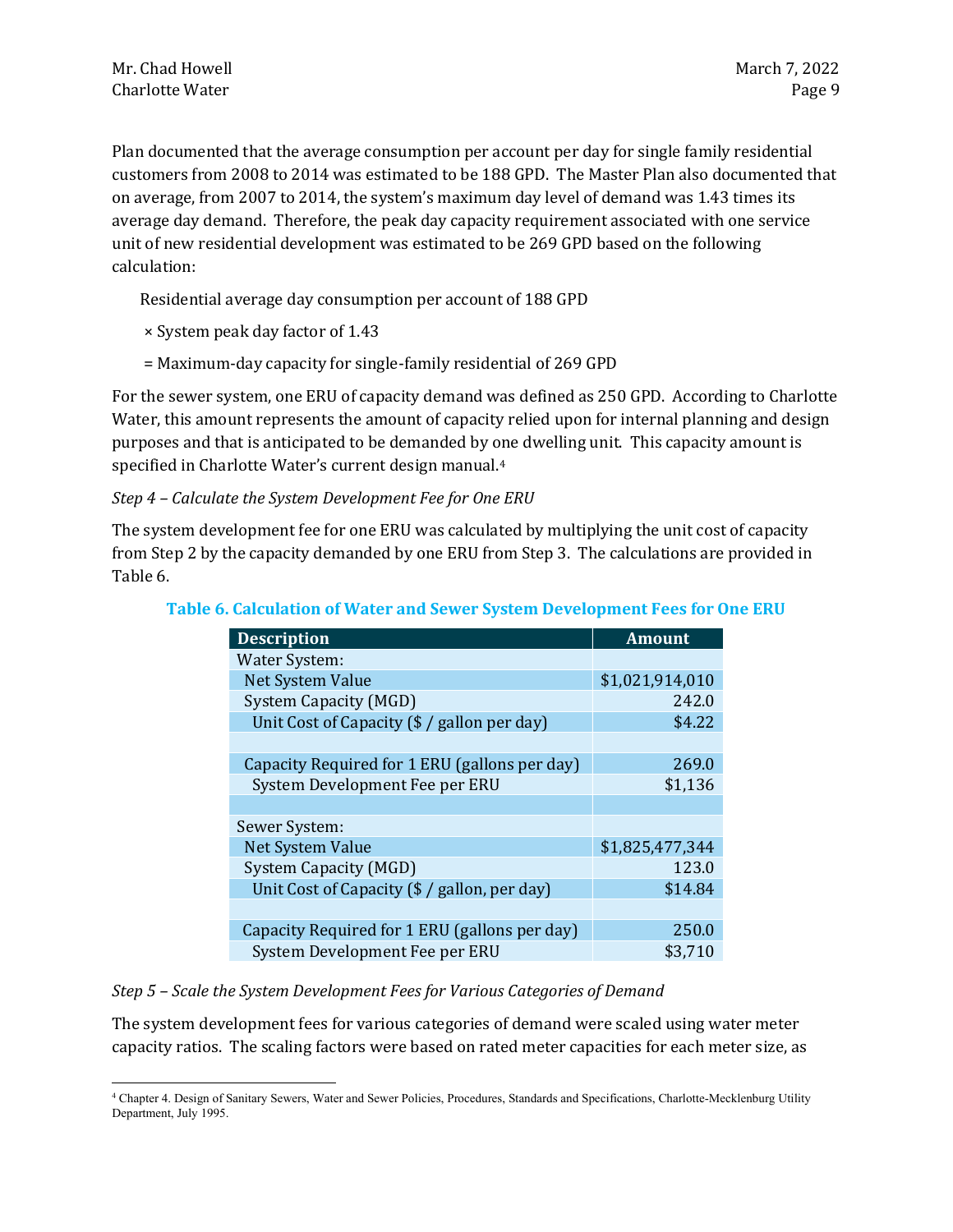published by the American Water Works Association in Principles of Water Rates, Fees, and Charges.5 The meter capacity ratings for ultrasonic meter types were provided by Charlotte Water. The meter capacity ratings for private fire line meters were obtained from manufacturer ratings and Charlotte Water policy on scaling for these meters. The meter scaling factors are shown in Table 7.

The system development fees for various meter sizes were calculated by multiplying the system development fee for one ERU by the meter scaling factors shown in Table 7. The resulting water and sewer system development fees for all meter sizes are shown in Table 8. The system development fees for private fire lines are also shown in the table.

| <b>Meter Size</b>     | <b>Rated Meter Capacity (gpm)</b> | <b>Scaling Factor</b>      |  |
|-----------------------|-----------------------------------|----------------------------|--|
| 5/8" Displacement     | 20                                | 1.0                        |  |
| 1" Displacement       | 50                                | 2.5                        |  |
| 1-1/2" Displacement   | 100                               | 5.0                        |  |
| 2" Displacement       | 160                               | 8.0                        |  |
| 3" Singlejet          | 320                               | 16.0                       |  |
| 3" Compound, Class I  | 320                               | 16.0                       |  |
| 3" Compound, Class II | 350                               | 17.5                       |  |
| 3" Turbine, Class I   | 350                               | 17.5                       |  |
| 3" Ultrasonic         | 500                               | 25.0                       |  |
| 4" Compound, Class I  | 500                               | 25.0                       |  |
| 4" Singlejet          | 500                               | 25.0                       |  |
| 4" Compound, Class II | 600                               | 30.0                       |  |
| 4" Turbine, Class I   | 630                               | 31.5                       |  |
| 4" x 1" FMCT          | Water - 700; Sewer - 50           | Water - 35; Sewer - 2.5    |  |
| 4" Ultrasonic         | 880                               | 44.0                       |  |
| 6" Singlejet          | 1,000                             | 50.0                       |  |
| 6" Compound, Class I  | 1,000                             | 50.0                       |  |
| 6" Compound, Class II | 1,350                             | 67.5                       |  |
| 6" Turbine, Class I   | 1,300                             | 65.0                       |  |
| 6" x 1.5" FMCT        | Water - 1,600; Sewer - 100        | Water - 80.0; Sewer - 5.0  |  |
| 6" Ultrasonic         | 1,400                             | 70.0                       |  |
| 8" Compound, Class I  | 1,600                             | 80.0                       |  |
| 8" Turbine, Class II  | 2,800                             | 140.0                      |  |
| 8" x 2" FMCT          | Water - 2,800; Sewer - 160        | Water - 140.0; Sewer - 8.0 |  |
| 8" Ultrasonic         | 2,800                             | 140.0                      |  |

#### Table 7. Meter Capacities and Scaling Factors by Meter Size

 $5$  Manual of Water Supply Practices (M1), Principles of Water Rates, Fees, and Charges, American Water Works Association,  $7<sup>th</sup>$  Edition, Table VII.2-5 on p. 338.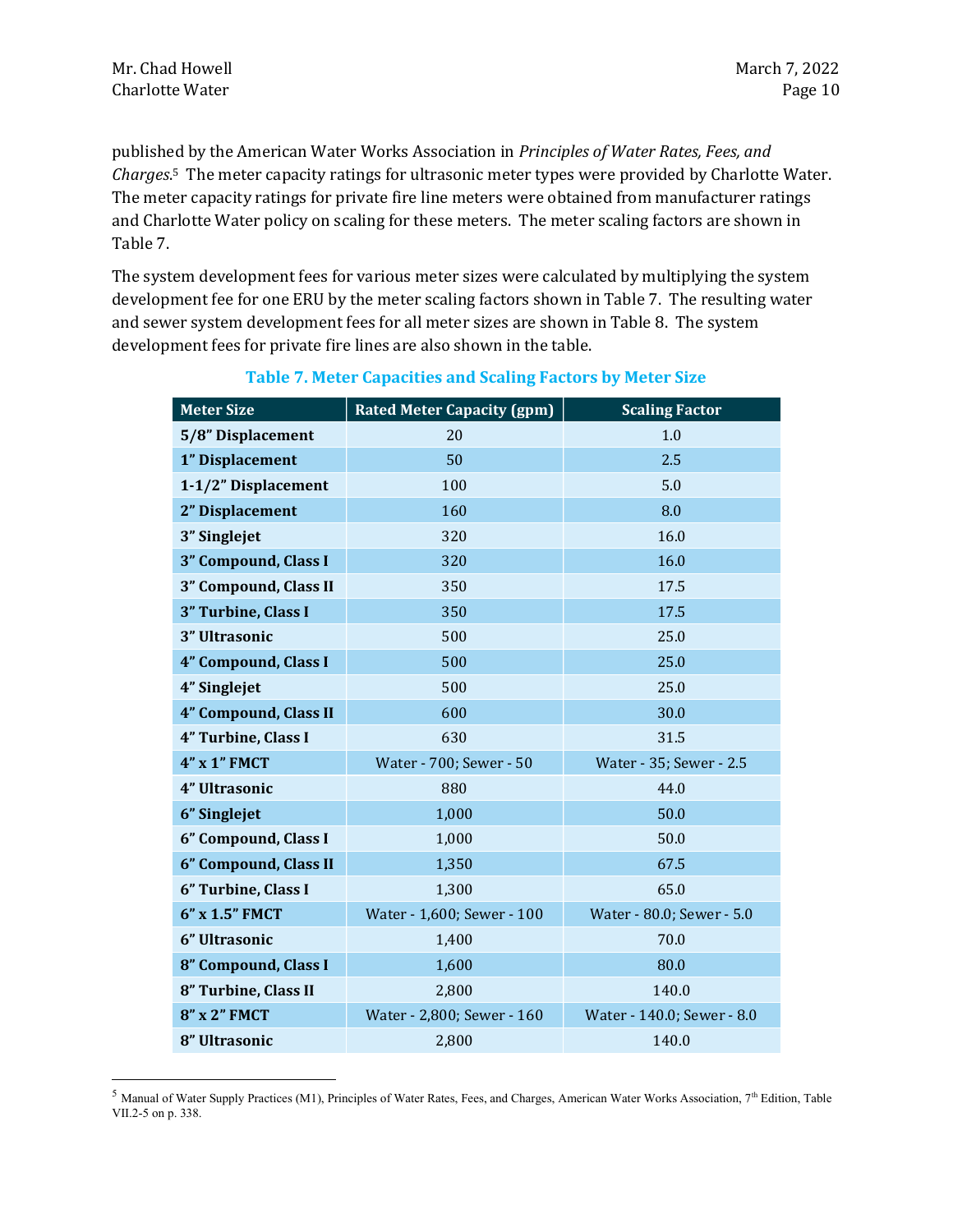| 10" Turbine, Class II                    | 4,200                      | 210.0                      |  |
|------------------------------------------|----------------------------|----------------------------|--|
| 10" x 2" FMCT                            | Water - 4,400; Sewer - 160 | Water - 220.0; Sewer - 8.0 |  |
| $10''$ x $12''$ x $2''$ FMCT             | Water - 5,000; Sewer - 160 | Water - 250.0; Sewer - 8.0 |  |
| 10" Ultrasonic                           | 4,500                      | 225.0                      |  |
| 12" FMCT w/2 inch at<br><b>Crossover</b> | 4,400                      | 220.0                      |  |
| 12" Turbine, Class II                    | 5,300                      | 265.0                      |  |
| 12" Ultrasonic                           | 5,500                      | 275.0                      |  |
| 2" Fire Line                             | 160                        | 8.0                        |  |
| 4" Fire Line                             | 400                        | 20.0                       |  |
| 6" Fire Line                             | 900                        | 45.0                       |  |
| 8" Fire Line                             | 1,800                      | 90.0                       |  |
| <b>10" Fire Line</b>                     | 2,250<br>112.5             |                            |  |
| 12" Fire Line                            | 3,525                      | 176.3                      |  |

# Table 7 Continued

gpm = gallons per minute

## Table 8. Water and Sewer System Development Fees by Meter Size

| <b>Meter Size</b>     | <b>Water Fee</b> | <b>Sewer Fee</b> |
|-----------------------|------------------|------------------|
| 5/8" Displacement     | \$1,136          | \$3,710          |
| 1" Displacement       | \$2,840          | \$9,276          |
| 1-1/2" Displacement   | \$5,680          | \$18,552         |
| 2" Displacement       | \$9,087          | \$29,683         |
| 3" Singlejet          | \$18,175         | \$59,365         |
| 3" Compound, Class I  | \$18,175         | \$59,365         |
| 3" Compound, Class II | \$19,879         | \$64,931         |
| 3" Turbine, Class I   | \$19,879         | \$64,931         |
| 3" Ultrasonic         | \$28,398         | \$92,758         |
| 4" Compound, Class I  | \$28,398         | \$92,758         |
| 4" Singlejet          | \$28,398         | \$92,758         |
| 4" Compound, Class II | \$34,078         | \$111,310        |
| 4" Turbine, Class I   | \$35,782         | \$116,875        |
| 4" x 1" FMCT          | \$39,758         | \$9,276          |
| 4" Ultrasonic         | \$49,981         | \$163,254        |
| 6" Singlejet          | \$56,796         | \$185,516        |
| 6" Compound, Class I  | \$56,796         | \$185,516        |
| 6" Turbine, Class I   | \$73,835         | \$241,171        |
| 6" Compound, Class II | \$76,675         | \$250,447        |
| 6" x 1.5" FMCT        | \$90,874         | \$18,552         |